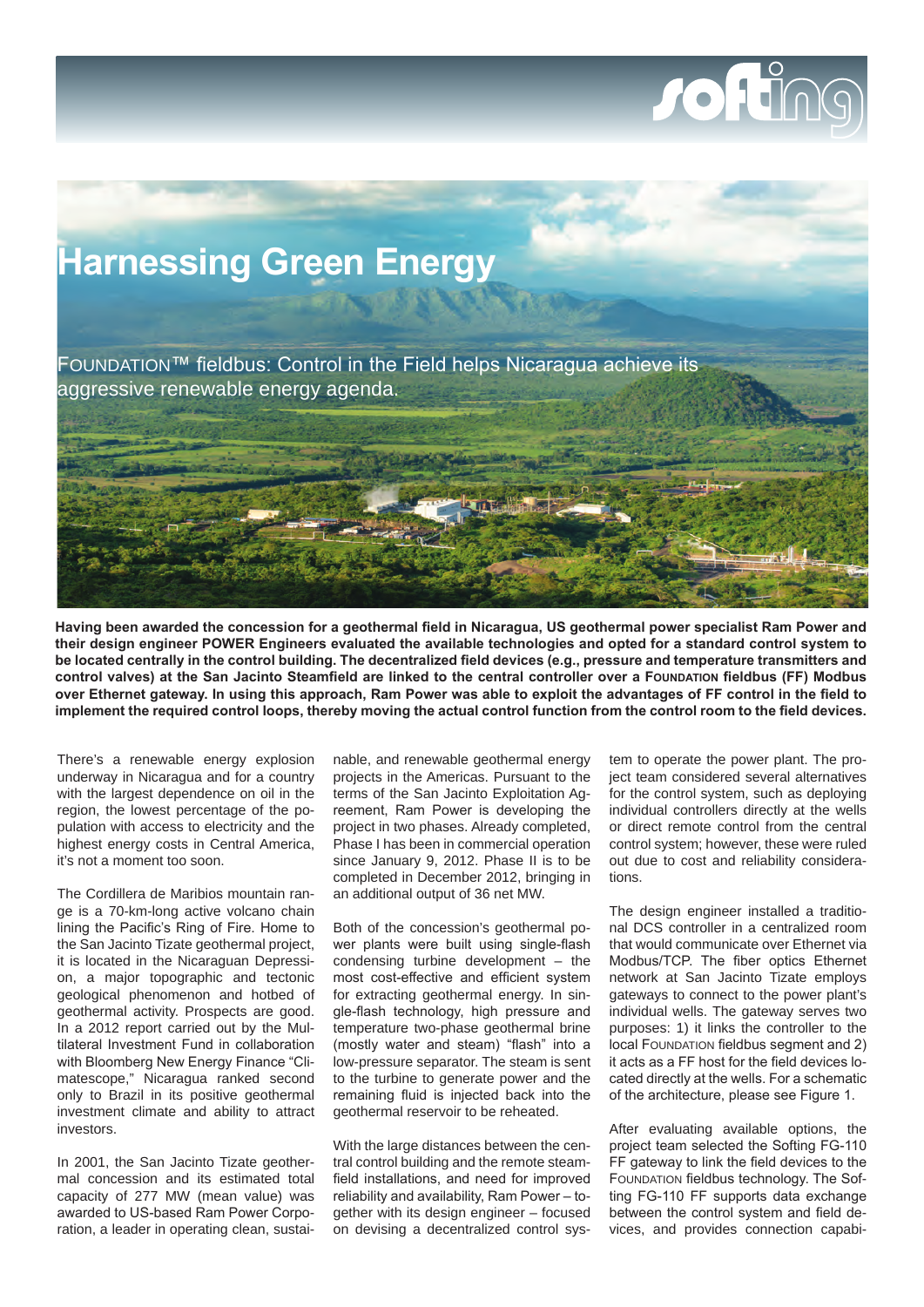

## *Figure 1:*

*Remote field devices are connected to the central controller via Modbus/TCP and remote gateways.*







lities with up to four FF H1 segments to operate as many as 64 field devices. By offering flexibility in mapping Modbus registers to individual FF functions, the FG-110 FF facilitates FF connectivity to a wide range of standard controllers.

The team's decision was motivated by the solution's easy operation as compared with other available options by the parameterization support offered by its integrated website, and the fact that Softing is the recognized leader in FOUNDATION fieldbus technology (and in fact had written the FF stack for the motor operator valve being used in the steamfield). The FG-110 FF Modbus gateway and linking device use a Windows-based FF configuration tool to configure individual field devices and define necessary function block linking and scheduling. Another advantage of the Softing gateway is that, by processing the Modbus/TCP and FF High Speed Ethernet (HSE) protocol simultaneously, the control engineer can use the existing Ethernet infrastructure to run the complete FF configuration, and conduct monitoring and diagnostic tasks from the central

control room. The final decision to employ the FG-110 FF was also motivated by the advantage of utilizing standard FF Device Description (DD) files. Unlike the specially adapted DD files used by other gateways, the standard format makes it possible to integrate all FF H1 field devices registered at the Fieldbus Foundation™ into the overall solution.

Once the FG-110 FF gateway is installed, the FF functionality, including CiF, is hooked up to a standard controller that supports Modbus/TCP communication. The CiF feature moves the complete controlling task to the field devices, which define the individual control loops and determine data exchange between the function blocks. Data exchange between individual field devices is synchronized using a common clock pulse.

The FF configuration, the FF Link Active Scheduler (LAS) and the FF Time Master work together to define and execute control in the field. Supported by the individual FF H1 field devices, the configuration tool first determines the input/output communication interface (i.e., data exchange) and defines the execution schedule for the individual function blocks. Once the configuration is downloaded to the different field devices in the FF H1 segment, communication between the field devices is facilitated by the LAS, thereby ensuring data exchange is compliant to previously defined control loops. The role of the LAS is not limited to the FG-110 FF gateway, but can be exploited by any compatible field device, thereby building in redundancy for the CiF function. A time master provides consistent timing information within the FF H1 segment during runtime and, thus, synchronizes the execution of the function blocks.

The CiF concept offers some advantages in comparison with traditional control approaches. For one, by synchronizing the control loop execution and data exchange, it offers enhanced deterministic controlling and shorter reaction times compared to a central controller. Second, the supported redundancy concept increases the availability and reliability of the control task. And lastly, the CiF application functions